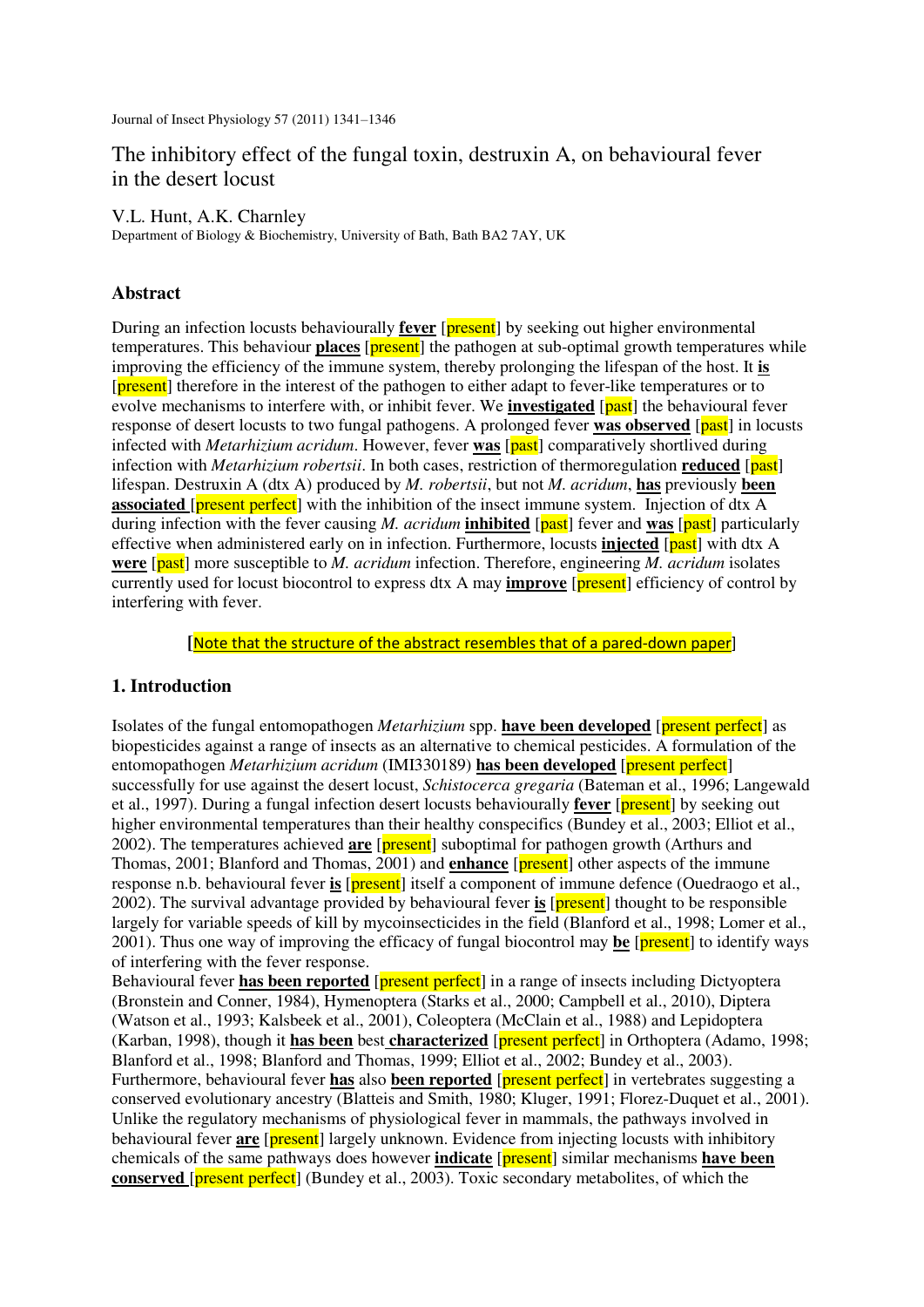destruxins (dtxs), a family of cyclic depsipeptides, are the most abundant, **have been identified** [present perfect] from a number of *Metarhizium* spp. isolates. These toxins **have** [present] a wide variety of effects *in vitro* (for review see Charnley, 2003) and **have been attributed** [present perfect] with insecticidal activity (Sree et al., 2008). Not all isolates of *Metarhizium* spp. **produce** [*present*] dtxs and consequently two strategies of fungal pathogenicity **have been proposed** [present perfect] (Kershaw et al., 1999). Some isolates **kill** [present] their host by proliferating in the haemocoel without producing toxins (growth strategy). Others **show** [**present**] limited growth prior to death and **employ** [present] dtxs to help overcome their host (toxin strategy). In reality there may be [present] a continuum between these two extreme positions (Charnley, 2003). Other secondary metabolites produced by *Metarhizium* spp. also **have** [present] likely roles in pathogenicity (Molnar et al., 2010). At least 38 dtxs or dtx analogues **have been isolated** [present perfect] to date and these **can be categorized** [present] in to 5 groups (A–E) based on chemical structure. Dtxs A, B and E, **are secreted** [present] during mycosis and **have been associated** [present perfect] with insecticidal activity; however, their exact role in pathogenesis **is** [present] not well understood (Amiri-Besheli et al., 2000; Kershaw et al., 1999; Samuels et al., 1988; Sree et al., 2008). A role in immunosuppression **is** [**present**] consistent with the evidence that dtx A **interferes** [**present**] with plasmatocyte attachment and spreading (Vilcinskas et al., 1997), nodulation (Huxham et al., 1989) and induction of humoral defence (Pal et al., 2007). In this study we **compared** [past] behavioural fever in locusts infected with two different isolates of *Metarhizium* spp.: *M. acridum* (IMI33018) which **employs** [present] the ''growth strategy'' and *Metarhizium robertsii* (ARSEF 2575) which **employs** [present] the ''toxin strategy''. IMI330189 in common with other members of *M. acridum* **does not produce** [present] dtxs (Kershaw et al., 1999; Freimoser et al., 2003). ARSEF 2575 **is** [present] a prolific producer of dtxs (Kershaw et al., 1999; Samuels et al., 1988). However, both fungal isolates **have** [present] similar temperature growth curves, with an optimum around 28–30 °C (Ouedraogo et al., 1997; Rangel et al., 2010 and data unpublished). We **hypothesized** [past] that since behavioural fever is [present] a component of the immune response, and dtx A **is** [present] known to interfere with immune defence, then presence or absence of dtx A during infection may **influence** [present] the extent and timing of fever.

# **2. Materials and methods**

[Note the use of the passive voice throughout the Materials and methods section]

# **2.1. Maintenance of** *S. gregaria*

Desert locusts, *S. gregaria* (Forskål) L. (Orthoptera: Acrididae) **were reared** [past] on a 12 h light:12 h dark photocycle in a controlled temperature room at 28 °C, 40% relative humidity. Each cage **was equipped [**past] with a 60W light bulb, providing a range of ambient temperatures. Locusts **were provided** [past] with wheat bran, distilled water, and fresh wheat shoots. Water was periodically **treated** [past] with a 5% antiprotozoal solution (w/v, 4.26% sodium sulfamethazine, 3.65% sodium sulfathiazole, 3.13% sodium sulfamerazine) to suppress growth of the sporozoan parasite, *Malamoeba*  locusta (Tobe and Pratt, 1975). Male adult desert locusts, aged between 10–14 days **were used** [past] in all experiments.

# **2.2. Maintenance of** *Metarhizium* **spp.**

Both strains of *Metarhizum* spp. used, *M. acridum* IMI330189 and *M. robertsii* ARSEF2575 (previously known as *Metarhizium anisopliae* var *acridum*, and *M. anisopliae* ME1, respectively (Bischoff et al., 2009), **were maintained** [past] at 28 °C in continuous light on ¼ strength Sabouraud's dextrose agar (SDA) for 7–14 days.

#### **2.3. Preparation of conidial spore suspensions**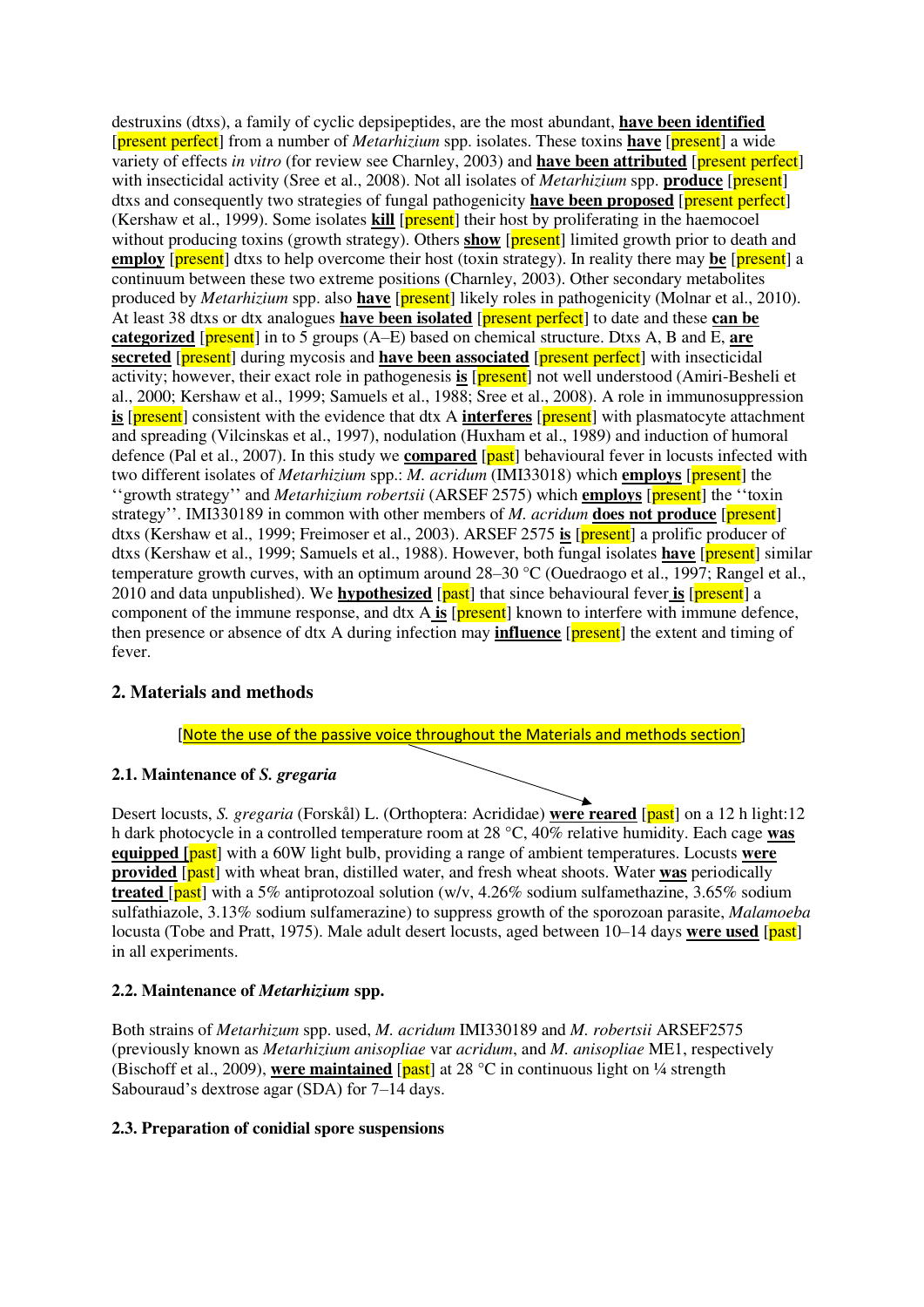For inoculations, conidia **were suspended** [past] in cottonseed oil (Sigma-Aldrich). Ten millilitres of oil **was poured** [past] onto a sporulating plate and the conidia gently **dislodged** [past] using a sterile loop or spreader. To remove mycelia and large clumps of conidia, this suspension **was vortexed** [past] briefly, **passed** [past] through 4 layers of sterile muslin and then **placed** [past] in a sonicating water bath (15 °C for 5 min). Spore concentration **was determined** [past] using a Neubauer haemocytometer and **adjusted** [past] to 3.75  $\times$  10<sup>7</sup> per ml. Only spore suspensions with greater than 95% germination rates **were used** [past] for experiments.

#### **2.4. Treatment of** *S. gregaria*

### **2.4.1. Inoculation with fungus**

Prior to inoculation locusts **were chilled** [past] for 15 minutes at 4 °C. Locust **were** topically **inoculated** [past] with 2 µl of fungal suspension (equates to ca. 75,000 spores) under the pronotal shield using a hand microapplicator fitted with a 1 ml all glass syringe (Burkard Co.) and a sterile 15 gauge needle. Controls **were treated** [past] with cottonseed oil alone.

### **2.4.2. Injection of destruxin A**

Locusts **were not chilled** [past] to avoid any influence this may have on temperature preference, but **were held** [past] at room temperature for 15 min prior to injection. Destruxin A (Sigma-Aldrich and a gift from Prof S E Reynolds, University of Bath) **was dissolved** [past] in Hoyle's saline (50  $\mu$ g/10  $\mu$ l) and **injected** [past] at a rate of 10 µl per gram of locust. Injections **were carried out** [past] using a hand microapplicator fitted with a 1 ml all glass syringe (Burkard Co.) and a 15 gauge needle which **was introduced** [past] dorsoventrally, breaking the intersegmental membrane between the 3rd and 4th abdominal segments. Immediately following injection, the abdomen **was** gently **pumped** [past] to promote distribution of the injected fluid. Controls **were treated** [past] with Hoyle's saline alone.

### **2.5. Recording mortalities and surface sterilisation treatment of cadavers**

Cages **were checked** [past] daily for mortalities. Cadavers **were** surface **sterilized** [past] by sequential immersing in 1% bleach, sterile distilled water, 70% ethanol and sterile distilled water for ca. 20–30 s. Cadavers **were** then **placed** [past] in Petri dishes containing 2 sheets of Whatman No. 1 filter paper saturated with sterile distilled water to provide humidity. These **were kept** [past] at 28 °C under constant light, i.e. the optimum growth conditions for *Metarhizum* spp. for up to 14 days and the presence of fungal growth/sporulation on the cadaver surface was recorded [past].

#### **2.6. Experimental set-up for recording the temperature of locusts**

An aluminium cage **was designed** and **constructed** [past], specifically to incorporate an Indigo systems omega LVDS/RS-422 Infrared camera and to provide maximum image coverage of an experimental arena. The cage **consisted**  $\sqrt{past}$  of an experimental arena (210 mm long  $\times$  250 mm high × 300 mm wide) attached to a funnel. The IR camera **was placed** [past] at the end of the funnel with a view to the main arena. A 60W light bulb set on a 12:12 h on-off cycle **was placed** [past] at the top of the cage above a mesh lid, creating a vertical thermal gradient over a climbing frame spanning the interior of the experimental arena. This **provided** [past] a temperature range ca. 28–55 °C during the photophase. During the scotophase no thermal gradient **was provided** [past] and an ambient temperature of 28 °C **was reached** [past]. Cohorts of 5 locusts from the same treatment group **were placed** [past] in the cage for each repeat. At the beginning of each repeat, enough food and water **was provisioned** [past] to last the entirety of the experiment, thereby minimising disturbance to the locusts. Prior to experiments, the IR camera **was calibrated** [past] against an adult male locust cadaver, aged 10–14 days, i.e. the same age and sex as locusts **used** [past] for experiments. For calibrations, IR measurements **were recorded** [past] simultaneously over a temperature range of 25– 55 °C, with a K-type thermocouple **placed** [past] inside the thorax area of the cadaver. An Omega software programme **was adapted** [past] to capture data frames at regularly intervals from as little as 1 s apart with an optional start time delay. Raw data files **were viewed** [past] in MATLAB R2007a as false colour images on a  $164 \times 128$  pixel matrix. The pixel area covering the thorax of individual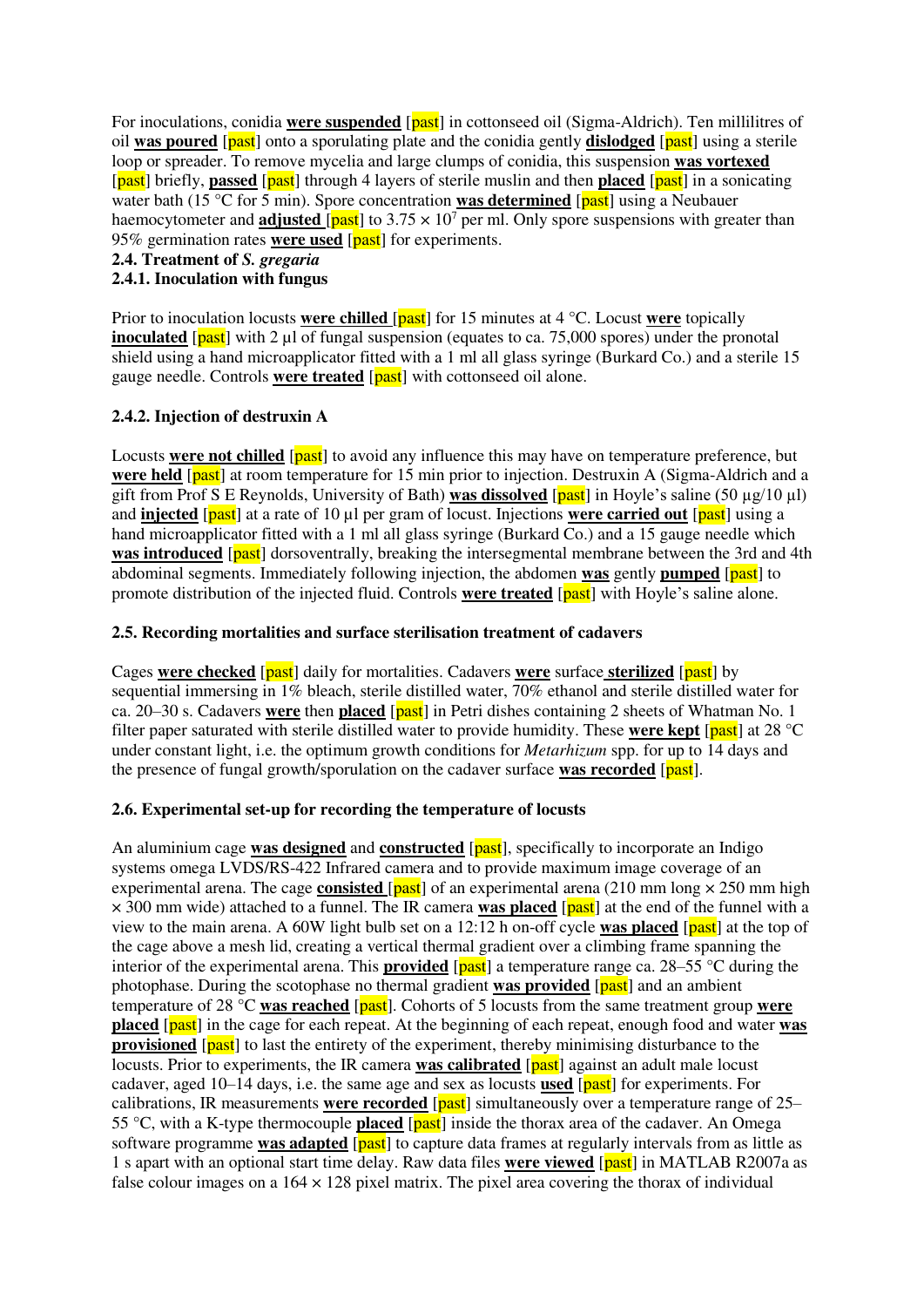locusts **was highlighted** [**past**] and the median value of the highlighted pixels used [**past**] for temperature analysis. Following the method of Baughn et al. (1999), the data from each section **was processed** [ $\text{past}$ ] using a 5  $\times$  5 median filter (Medfilt2 in MATLAB).

## **2.7. Statistical analysis**

Statistical analysis **was carried out** [past] with SPSS version 13.0 for Windows. Temperature preferences **were analysed** [past] with Linear Mixed Model (LMM) over multiple time points and ANOVA where individual time points **were tested** [past]. Survival analyses **were conducted** [past] using Kaplan–Meier and Cox-regression. Pathogen treatment and injection treatment **were set** [past] as categorical covariates.

# **3. Results**

### **3.1. Behavioural fever response during mycosis with** *Metarhizium* **spp.**

The body temperature for locusts inoculated with *M. acridum*, *M. robertsii* or cottonseed oil controls **were recorded** [past] at 24, 48, 72, 96 and 120 h post-inoculation (HPI). No mortalities **occurred** [past] during this time period. Control locusts **preferred** [past]  $38.5 \pm 0.54$  °C and their temperature preference **did not change** [past] over time (Linear Mixed Model (LMM), F = 0.326, p = 0.859). Temperature preferences for *Metarhizium*-inoculated locusts **were** [past] similar to controls at 24 HPI (ANOVA,  $F = 0.077$ ,  $p = 0.926$ ). Fever responses **differed** [past] between the pathogen treatments. Locusts infected with *M. acridum* **displayed** [past] a prolonged fever, **observed** [past] from 48 HPI onwards with temperatures of  $43.0 \pm 0.69$  °C. In comparison, only a shortlived fever of  $42.2 \pm 1.43$  °C **was observed** [past] at 48 HPI for locusts infected with *M. robertsii*. Mean temperatures steadily **declined** [past] at subsequent time points to temperatures similar to those preferred by controls and fever **was not observed** [past] at any other time point (Fig. 1).

#### **3.2. Effect of temperature on the mortality of** *Metarhizium***-infected locusts**

Preventing locusts from thermoregulating severely **reduced** [past] survival during mycosis. No difference, however, **was found** [ $\frac{|\text{past}|}{|\text{best}|}$  between controls either maintained at a constant 28 °C or allowed to thermoregulate (Log Rank (Mantel-Cox) Expt. 1:  $v^2 = 0.601$ , p = 0.438; Expt. 2:  $v^2 =$ 0.222,  $p = 0.64$ ). Locusts infected with *M. acridum* and provided with a thermal gradient **had** [past] an estimated median survival greater than 20 days (i.e. greater than the experimental duration observed here), significantly lower than controls allowed to thermoregulate (Log Rank (Mantel-Cox):  $v2 = 4.27$ ,  $p = 0.039$ ). In contrast, all infected locusts kept at 28 °C were dead [past] by 10 days PI and **had** [past] an estimated median survival time of 8 days, significantly lower than both controls and infected locusts allowed to thermoregulate (Control no thermal gradient:  $v^2 = 51.12$ ,  $p \le 0.0005$ ; Control thermal gradient:  $v2 = 62.38$ ,  $p \le 0.0005$ ; Infected thermal gradient:  $v2 = 51.12$ ,  $p \le 0.0005$ ). Temperature (Cox regression: Wald (W) = 24.46, Hazard ratio (HR) = 54.3, p  $\leq$  0.0005) and a pathogen  $\times$  temperature effect (W= 4.40, HR = 0.046, p = 0.036), but not pathogen treatment alone  $(W = 3.12, HR = 0.144, p = 0.077)$  significantly **contributed** [past] to the observed differences (Fig. 2a). Locusts infected with *M. robertsii* also **survived** [*past*] longer when allowed to thermoregulate  $(v2 = 11.57, p = 0.001)$ . However, the effect **was** [past] not as prominent as that observed in locusts infected with *M. acridum*, and 50% of infected locusts kept at 28 °C **were** [past] still alive at day 10 PI. Estimated median survival time for infected locusts kept at 28 °C **was** [past] 6 days, significantly shorter than infected locusts allowed to thermoregulate. Temperature (W =  $8.99$ , HR =  $3.417$ , p = 0.003) and pathogen (W= 4.68, HR = 0.184, p = 0.030), but not a temperature  $\times$  pathogen interaction (W= 0.62, HR = 0.455, p = 0.431) significantly **contributed** [past] to the observed differences (Fig. 2b). Cadavers **were** surface **sterilized** and **maintained** [past] at 28 °C under constant light and high humidity. Emergence of the fungus **was observed** [past] for >90% of cadavers previously inoculated with either *M. acridum* or *M. robertsii*, consistent with *Metarhizium* being the causative agent of death. No fungal growth **was observed** [past] on cadavers from control treatments.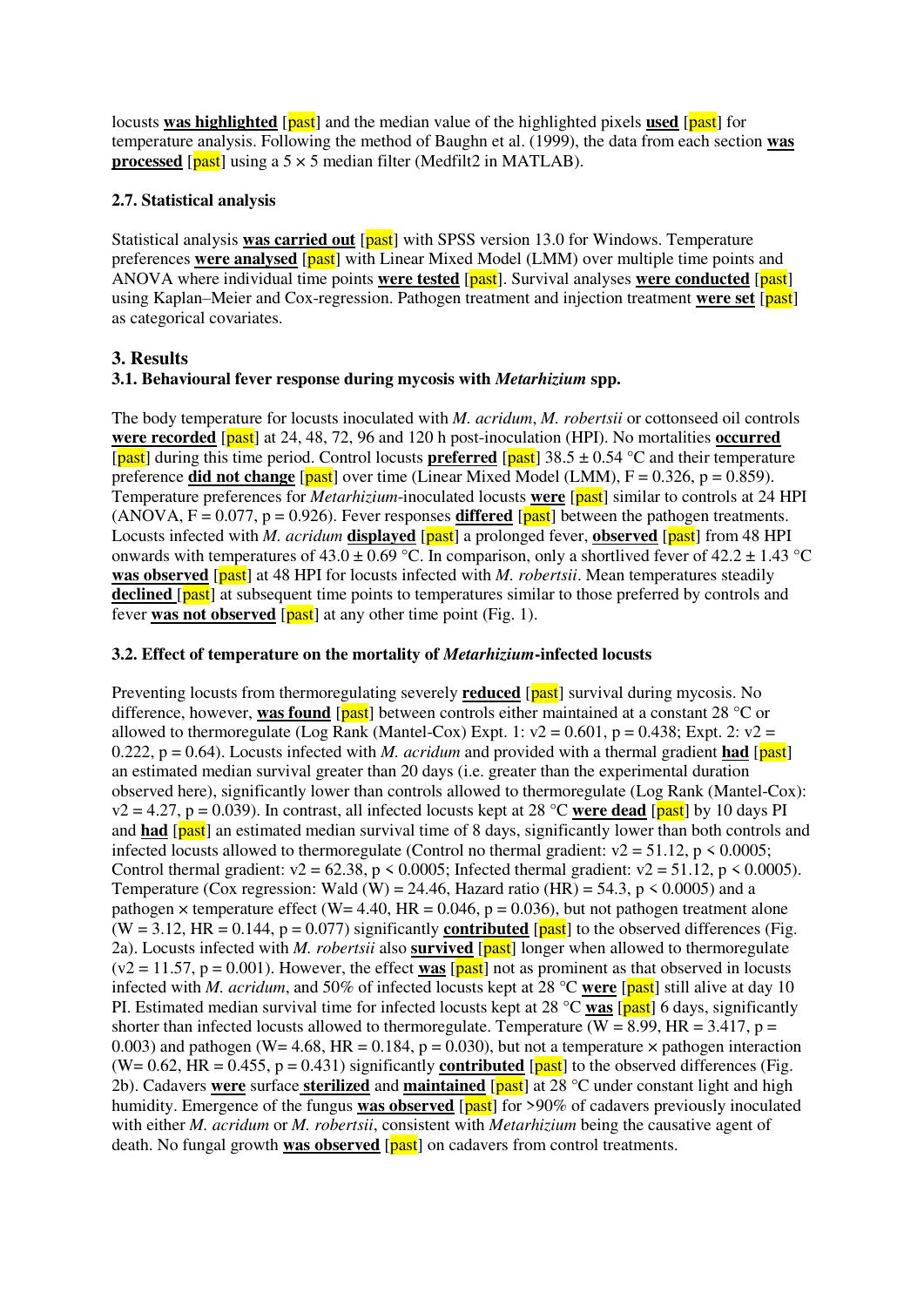

**Fig. 1.** Mean ± SE temperature preferences for locusts after inoculation with *Metarhizium robertsii*, *Metarhizium acridum* or cottonseed oil (controls).  $N = 10-15$  per treatment. \*p < 0.05.

#### **3.3. Temperature preferences for** *M. acridum***-infected locusts after injection with destruxin A**

Locusts inoculated with *M. acridum* (i.e. induces a fever, but does not produce dtxs) **were injected** [past] with dtx A at either 22, 46 or 70 HPI, and their temperature preferences **recorded** [past]. Destruxin A **had** [past] an inhibitory effect on behavioural fever; however, this **was** [past] variable depending on the timing of dtx A administration. Inhibition **was** [past] most effective when injected at an earlier stage in mycosis. Temperature preferences for locusts from all treatments **were** [past] similar to controls at 24 HPI (22 HPI:  $t = -0.174$ ,  $p = 0.863$ ; 46 HPI  $t = -1.002$ ,  $p = 0.326$ ; 70 HPI  $t =$ 0.121, p = 0.905). Dtx A injection at 22 HPI **was** [past] sufficient to inhibit fever altogether and temperature preferences **were**  $\sqrt{[past]}$  similar to controls at all time points (48 HPI, t = 2.759, p = 0.012; 72 HPI, t = 3.130, p = 0.006; 96 HPI, t = 2.373, p = 0.030). Injection at 46 HPI **inhibited** [past] fever at 72 HPI, but not at later time points (48 HPI, t =  $-0.151$ , 0.882; 72 HPI, t = 2.849, p = 0.012; 96 HPI, t = 1.811, p = 0.09). Injection at 70 HPI **had** [past] no inhibitory effect (48 HPI, t = −0.059, p  $= 0.214$ ; 72 HPI, t = 0.986, p = 0.339; 96 HPI, t = 0.986, p = 0.339) (Fig. 3). Injection of dtx A alone **had** [past] no effect on temperature preferences, which **were** [past] similar to those of controls, with overall mean  $\pm$  SE of 37.3  $\pm$  0.4 d and 37.5  $\pm$  0.3 d, for Oil + Saline and Oil + dtx A, respectively (ANOVA: 22HPI treatment,  $F = 0.244$ ,  $p = 0.973$ ; 46 HPI treatment,  $F = 1.497$ ,  $p = 0.187$ ; 70 HPI treatment,  $F = 0.249$ ,  $p = 0.971$ .



**Fig. 2.** Survival curves of locusts inoculated with (a) *Metarhizium acridum* and (b) *Metarhizium robertsii*, and either allowed to thermoregulate on a temperature gradient or maintained at a constant 28 °C. Controls **are treated** [ $present$ ] with cottonseed oil only. N = 20–30 per treatment.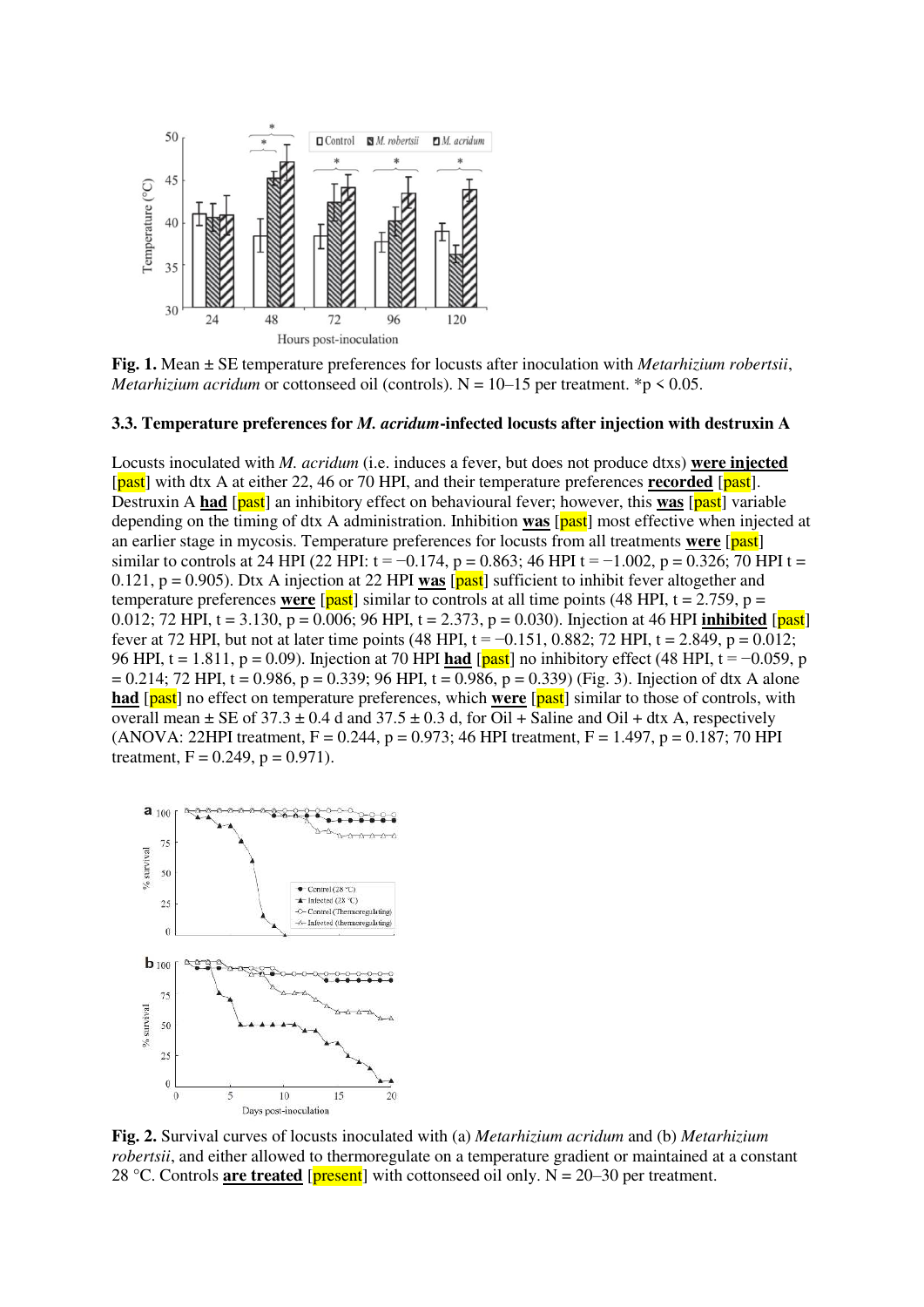#### **3.4. Effect of destruxin A on survival of mycosed locusts**

Injection of dtx A **reduced** [past] the median survival time of locusts already infected with *M*. *acridum*. The effect **was** [past] greatest when dtx A was injected at 22 HPI, where median survival time was 10 d, at least 67% lower than locusts infected with *M. acridum* alone (Log Rank (Mantel-Cox):  $X^2 = 31.18$ , p < 0.0005). Locusts injected at 46 and 70 HPI **had** [past] median survival times of 14 and >30 d, respectively. However, a reduction in survival **was** [past] only significant at 46 HPI ({2  $= 14.62$ ,  $p = 0.002$ ; 70 HPI:  $X^2 = 4.48$ ,  $p = 0.214$ ). For locusts receiving a second treatment at 22 HPI, both the initial pathogen treatment (Cox regression:  $W = 9.02$ ,  $HR = 0.098$ ,  $p = 0.003$ ) and injection treatment effects (W= 5.66, HR = 2.508,  $p = 0.017$ ) significantly **contributed** [past] to the observed differences. For treatments at 46 HPI, only initial pathogen treatment **was** [past] a significant variable  $(W= 7.62, HR = 0.205, p = 0.006)$  (Fig. 4).



**Fig. 3.** Mean ± SE temperature preferences for locusts inoculated with *Metarhizium acridum* or cottonseed oil at time 0, followed by injection with destruxin A or Hoyle's saline at either (a) 22 (b) 46 (c) 70 h post-inoculation. N = 10–15 per treatment. \*p < 0.05, \*\*p < 0.01.

#### **4. Discussion**

During an infection the desert locust behaviourally **fevers** [present] by seeking out higher resting temperatures. In response to *M. acridum* infection, a prolonged fever **occurred** [past] from 48 to 120 HPI. This **is** [present] consistent with previous studies using *M. acridum* and other entomopathogens such as *Serratia marcescens* (Blanford and Thomas, 1999; Bundey et al., 2003). In contrast, only a short-lived fever **was observed** [past] at 48 HPI during mycosis with *M. robertsii*. Analogous to the physiological fever experienced in mammals, behavioural fever directly **impacts** [present] on pathogen growth and **can improve** [**present**] efficiency of the host immune system, thus extending the lifespan of the host (Arthurs and Thomas, 2001; Blanford and Thomas, 2001; Kluger, 1986; Ouedraogo et al., 2002).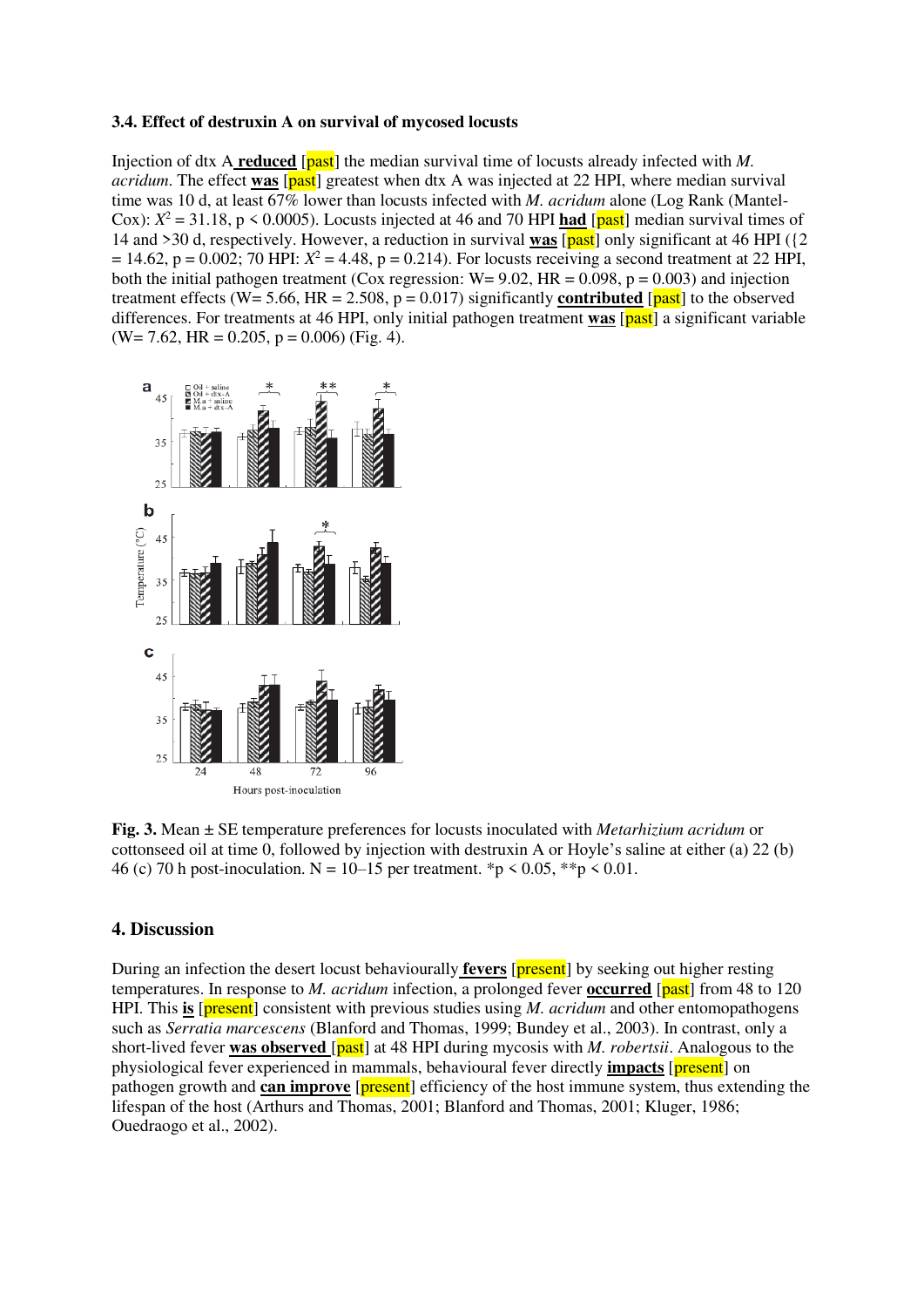

**Fig. 4.** Survival curves of locusts inoculated with *Metarhizium acridum* or cottonseed oil at time 0, followed by injection with destruxin A or Hoyle's saline at either (a) 22 (b) 46 (c) 70 h post inoculation.  $N = 10-20$  per treatment.

For both fungal isolates, survival **was reduced** [past] when locusts were prevented from fevering during mycosis. Survival of locusts infected with *M. acridum* and allowed to thermoregulate freely **was** [past] comparable to similar studies using 5th instar and adult *S. gregaria* (Blanford and Thomas, 1999; Elliot et al., 2002). Blanford and Klass (2004) **have** previously **assessed** [present perfect] survival of locusts in the field under varied thermal environmental conditions. The reduced survival of *M. acridum*-infected locusts restricted from fevering found here **was** [past] similar to locusts exposed to thermal field conditions favourable to the fungus (i.e. daytime  $\leq 38 \degree C$ , night-time  $\geq 20 \degree C$ ) (Blanford and Klass, 2004). This **is** [present] not surprising given that restriction of fever resulted in host and pathogen spending prolonged periods of time close to the optimal fungal growth temperature. At 28 °C *M. acridum* **was** [past] more virulent than *M. robertsii*. However, when locusts were allowed to thermoregulate *M. robertsii* **was** [past] more virulent, and *M. acridum*-infected locusts **had** [past] survival patterns more similar to controls. Both isolates **have** [**present**] similar thermal growth curves and **cease** [**present**] to grow above 40 °C (Ouedraogo et al., 1997; Rangel et al., 2010). This, at least in part, **is** [**present**] likely to represent the different thermal regimes associated with each isolate. Survival benefits **are** [present] only maintained for the duration of the fever response (Ouedraogo et al., 2004). The short-lived fever of locusts infected with *M. robertsii* **is** [present] therefore likely to offer little advantage compared to that in locusts infected with *M. acridum*, where fever **was expressed** [past] throughout the photophase during the period of observation. This indeed **appeared** [past] to be the case when survival curves of the two cohorts of locusts **were compared** [past].

Administration of dtx A during infection with *M. acridum* **inhibited** [past] behavioural fever. This **was** [past] most effective at 22 HPI, around the time at which the fungus **penetrates** [present] the cuticle and **enters** [present] the haemolymph (Gunnarsson, 1988). At this point, early stages of pathogen-recognition **occur** [present] in the haemolymph and suppression of the immune system may **provide** [**present**] the fungus with a greater survival advantage. This would **enable** [**present**] *M*. *acridum* to allocate resources to growth, rather than combating host defence. An inhibitory role of